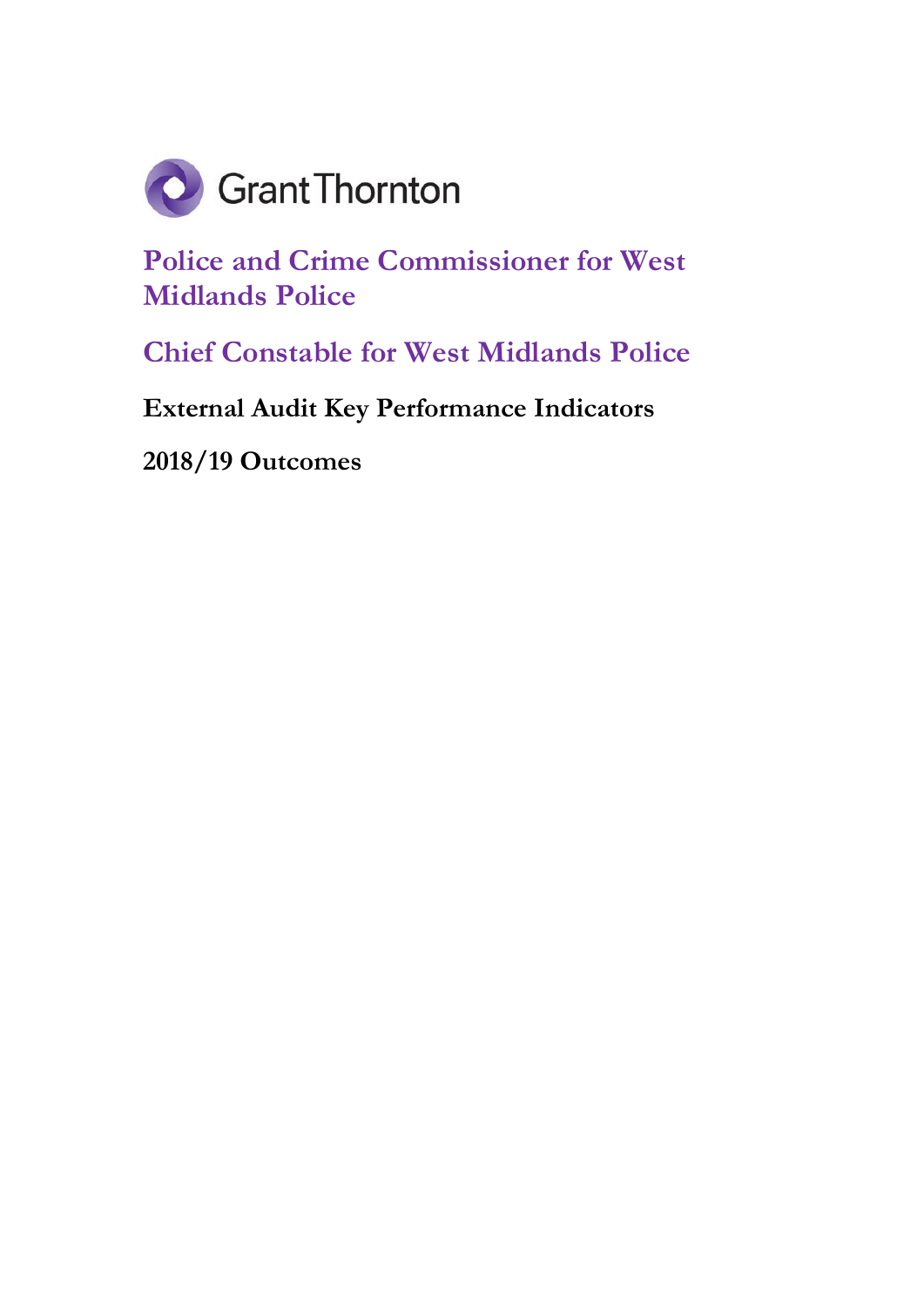| Theme                                                 | Key performance indicator                                                                                                                                                                                                                                                                                                                                                                                                             | Self-assessment                                                                                                                                                                                                                                                                                                                                                                                                                                                                                                                                                                                                                                                                                                                                                                                                                                                                                                                                                                   |
|-------------------------------------------------------|---------------------------------------------------------------------------------------------------------------------------------------------------------------------------------------------------------------------------------------------------------------------------------------------------------------------------------------------------------------------------------------------------------------------------------------|-----------------------------------------------------------------------------------------------------------------------------------------------------------------------------------------------------------------------------------------------------------------------------------------------------------------------------------------------------------------------------------------------------------------------------------------------------------------------------------------------------------------------------------------------------------------------------------------------------------------------------------------------------------------------------------------------------------------------------------------------------------------------------------------------------------------------------------------------------------------------------------------------------------------------------------------------------------------------------------|
| Quality<br>and<br>tailoring<br>Staffing<br>and inputs | Work completed in line<br>٠<br>with International<br>Standards on Auditing<br>(ISA) (UK and Ireland),<br>Ethical Standards and<br>any relevant guidance<br>issued by regulators.<br>Audit plan reflects and<br>٠<br>addresses the clients' key<br>risks in relation to the<br>financial statements.<br>The fee is in line with<br>that proposed in the<br>audit fee letter unless<br>there are clear reasons<br>for an additional fee | The external audit work completed in 2018/19<br>$\bullet$<br>complies with all applicable standards and guidance<br>issued by regulators. This includes increased<br>regulatory requirements arising from the Financial<br>Reporting Council (FRC) in respect of property,<br>plant and equipment valuations and pensions<br>valuations. Grant Thornton's approach and<br>documentation standards are regularly scrutinised.<br>The audit plan issued in March 2019 clearly set out<br>$\bullet$<br>the risks identified from our 2018/19 planning,<br>considering all areas of the accounts and VFM<br>arrangements work. It also set out clearly how our<br>detailed audit work would address these risks.<br>The fee is in line with that proposed in the audit fee<br>letter, updated for the additional work undertaken in<br>respect of FRC regulatory requirements for pensions<br>and PPE and for the additional work required in<br>respect of the McCloud judgement. We |
|                                                       | which have been agreed<br>with management and<br>Audit Committee.                                                                                                                                                                                                                                                                                                                                                                     | communicated this additional work to you in<br>previous meetings and in the AFR. The increased<br>level of assurance requested by the Financial<br>Reporting Council required greater scrutiny of<br>significant estimations on PPE valuation and<br>pension liabilities. Further, the outcome of the<br>McCloud case required revised actuary figures to be<br>processed through your financial statements, and re-<br>audited.<br>Additional work has been agreed with Management<br>and we determined and reported the fee to be<br>charged. This will now be agreed with PSAA prior to<br>invoicing.                                                                                                                                                                                                                                                                                                                                                                          |
|                                                       | Experienced and<br>knowledgeable audit staff<br>are used on the audit and<br>show an understanding<br>of the clients' issues and<br>priorities.                                                                                                                                                                                                                                                                                       | There has been no change to the Engagement Lead<br>and Senior Manager. This continuity of the<br>management team has now been in place for 4<br>years. The previous Team Leader has been<br>promoted into a higher role but retained an input<br>into the audit to ensure continuity whilst the new<br>and experienced Team Leader developed his<br>knowledge of your business. We have ensured<br>continuity within the team down to Associates<br>assigned to the audit to provide better<br>understanding of your systems and stronger<br>relationships with your finance team.<br>The Engagement Lead for the audit is the firm's<br>Head of Police.<br>The Senior Manager is highly experienced in                                                                                                                                                                                                                                                                           |
|                                                       |                                                                                                                                                                                                                                                                                                                                                                                                                                       | auditing public sector clients, knows the local area<br>and continues to bring strong links with West<br>Midlands Fire and Rescue, which aligns with the<br>blue-light collaboration national agenda.                                                                                                                                                                                                                                                                                                                                                                                                                                                                                                                                                                                                                                                                                                                                                                             |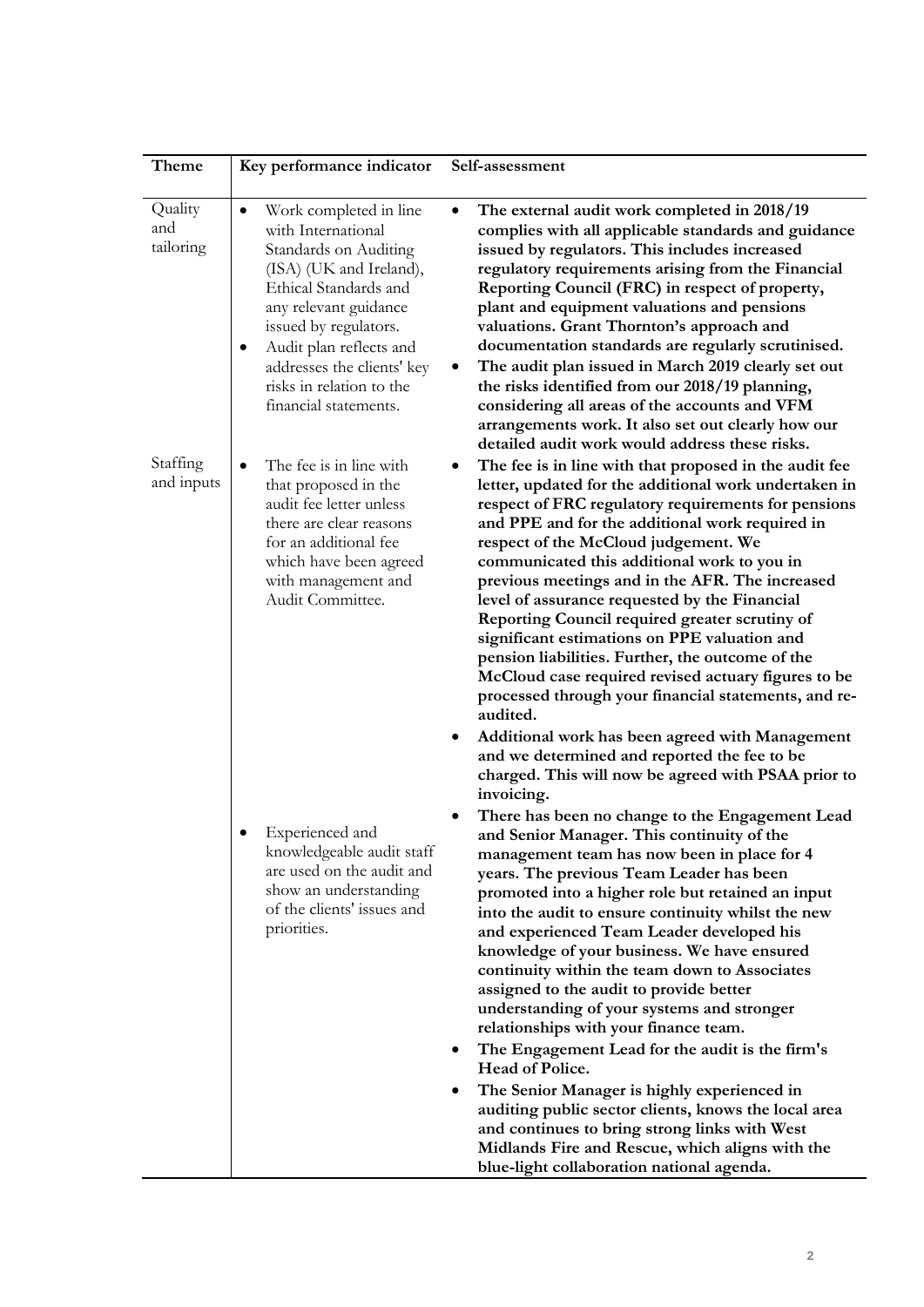| Theme                    | Key performance indicator                                                                                               | Self-assessment                                                                                                                                                                                                                                                                                                                                                                                                                                                                                                                                            |
|--------------------------|-------------------------------------------------------------------------------------------------------------------------|------------------------------------------------------------------------------------------------------------------------------------------------------------------------------------------------------------------------------------------------------------------------------------------------------------------------------------------------------------------------------------------------------------------------------------------------------------------------------------------------------------------------------------------------------------|
|                          |                                                                                                                         | The team has demonstrated their detailed<br>$\bullet$<br>understanding of the clients and their issues during<br>the conduct of the audit and their engagement with<br>key officers. This includes direct and regular<br>meetings with the Engagement Lead and Manager,<br>with the Chief Finance Officers, Chief Executive,<br>Chief Constable, PCC and Head of Internal Audit.                                                                                                                                                                           |
| Milestones<br>and timing | All statutory deadlines have<br>been met (e.g. for<br>submission of the<br>audited accounts, Annual<br>Report and WGA). | There is no statutory deadline for the delivery of the<br>$\bullet$<br>audit opinion. The planned date for delivery was 31<br>July. This date was agreed before the significant<br>additional work required in respect of FRC<br>requirements for pensions and PPE arose, and<br>before the impact of the McCloud judgement on the<br>accounts arose. These areas generated significant<br>volumes of additional work, and resulted in material<br>restatements of the accounts, which subsequently<br>required re-auditing. Notwithstanding this          |
|                          | Work is completed<br>٠<br>within timescales agreed<br>with management.                                                  | significant additional requirement, we worked<br>constructively with your finance team and were able<br>to recover much of the additional time requirement<br>within the existing period. The opinions were<br>delivered on 2 August 2019, only 2 days later than<br>initially planned before the increase in audit<br>requirement was known. As context, due to the<br>additional work requested by the Financial<br>Reporting Council, nationally, only 60% of Local<br>Government bodies from all audit providers received<br>their opinion by 31 July. |
|                          | Regular meetings held<br>with management, Chief<br>Constable, PCC and<br>Audit Committee.                               | The assurance statement for the Whole of<br>$\bullet$<br>Government Accounts submission was not met due<br>to a knock on from the delayed audit opinion.<br>Every audit committee was attended by at least one,<br>and often more than one, member of the senior<br>management team (Engagement Lead, Senior<br>Manager). There were no meetings where the firm<br>did not ensure the attendance of core team<br>members.                                                                                                                                  |
|                          |                                                                                                                         | Regular meetings have been held with key PCC and<br>٠<br>Force management during the year, and discussions<br>were not just restricted to matters impacting on the<br>accounts and VfM audit bringing our wider insight<br>from the sector. Additional meetings were held with<br>Joint Audit Committee members as part of our<br>planning and on-going assessment of risks.                                                                                                                                                                               |
|                          |                                                                                                                         | External audit attended private meetings with the<br>٠<br>Joint Audit Committee chair throughout the year.<br>We also provided relevant publications which we<br>provide to the Sector and facilitated a discussion<br>session to support the wider insight of the<br><b>Committee Members.</b>                                                                                                                                                                                                                                                            |
|                          |                                                                                                                         | The Engagement Lead and Senior Manager met the<br>٠<br>PCC and Chief Constable at key stages of the audit                                                                                                                                                                                                                                                                                                                                                                                                                                                  |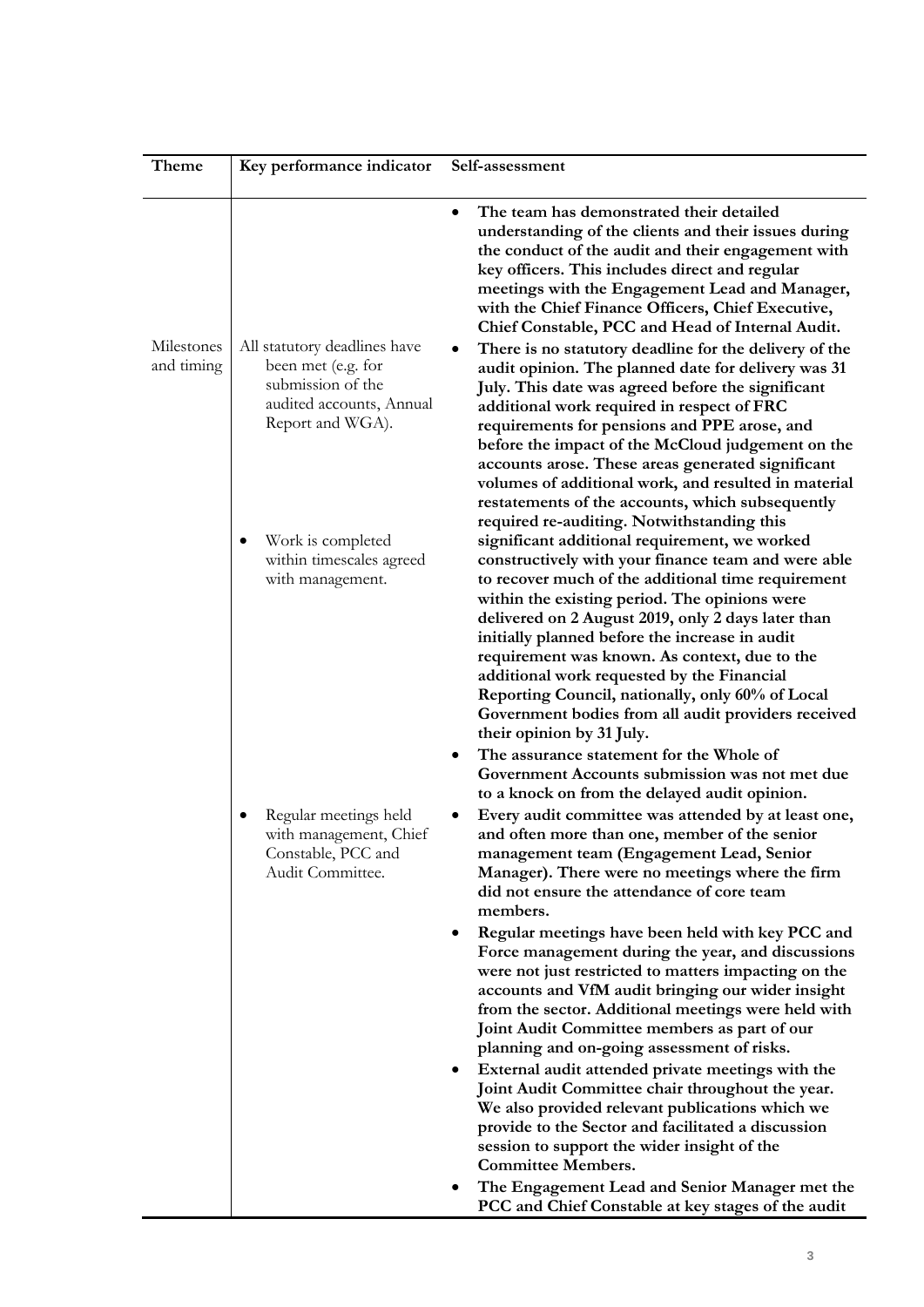| Theme     | Key performance indicator                                                                                                                | Self-assessment                                                                                                                                                                                                                                                                                                                                                                    |
|-----------|------------------------------------------------------------------------------------------------------------------------------------------|------------------------------------------------------------------------------------------------------------------------------------------------------------------------------------------------------------------------------------------------------------------------------------------------------------------------------------------------------------------------------------|
|           |                                                                                                                                          | (planning and reporting), and regularly meet with<br>the Force CFO and the OPCC Chief Executive and<br>CFO.                                                                                                                                                                                                                                                                        |
|           | Requests for technical<br>views on accounting<br>transactions are<br>addressed promptly and<br>effectively.                              | We provided prompt responses to requests for<br>specific technical views during the year and we<br>continue to make ourselves available to support<br>these types of query where needed and where<br>information is provided by Management.                                                                                                                                        |
|           | Issues requiring further<br>$\bullet$<br>action by the client are<br>communicated promptly<br>and at the right level.                    | Regular meetings were held with the Force CFO<br>and Deputy and members of his team during the<br>audit process to ensure issues could be considered<br>and cleared as required. We have held additional<br>meetings over the past 18 months with both CFOs<br>jointly, in addition to our usual liaison meetings.<br>This has been done at no additional cost.                    |
|           |                                                                                                                                          | These meetings included communication of actions<br>to continually enhance the financial closedown<br>process, in support of faster close, and<br>communication of any potential 'show stopper'<br>issues early in the process or as soon as identified by<br>the team. This was also reported to Those Charged<br>with Governance and the Joint Audit Committee.                  |
|           | Regular liaison with<br>internal audit so the<br>clients' risks are<br>addressed and work<br>programmes<br>complement each other.        | We held regular discussions during the year with<br>members of staff from Internal Audit to ensure we<br>gained a clear understanding of any risks identified<br>by Internal Audit from the work performed.                                                                                                                                                                        |
| Reporting | Matters arising from<br>٠<br>work are reported<br>promptly and accurately<br>with clear and practical<br>recommendations for             | Our Audit Findings Report (AFR) contains the<br>findings from our work and agreed<br>recommendations for improvement.<br>Recommendations arising from our VFM work were<br>٠<br>clear and agreed.                                                                                                                                                                                  |
|           | improvement.                                                                                                                             | We reported a follow up of recommendations made<br>in the prior audit year for both financial opinion and<br>value for money work to the March 2019 Joint Audit<br>Committee to ensure early sight of<br>recommendations which had not sufficiently<br>progressed.                                                                                                                 |
|           | Reports are agreed with<br>management on a<br>sufficiently timely basis<br>to meet the deadlines for<br>Joint Audit Committee<br>papers. | The Audit Plan was issued in line with the agreed<br>timescales following agreement with Management.<br>Our audit progress update reports have also been<br>issued throughout the year in accordance with<br>management requirements and agreed timescales<br>for audit committee submission. These include a<br>specific section providing information relevant to<br>the sector. |
|           |                                                                                                                                          | Meetings were held with Management to discuss<br>preliminary findings for our VFM work and then to<br>discuss the Audit Findings Report prior to it being<br>issued.                                                                                                                                                                                                               |